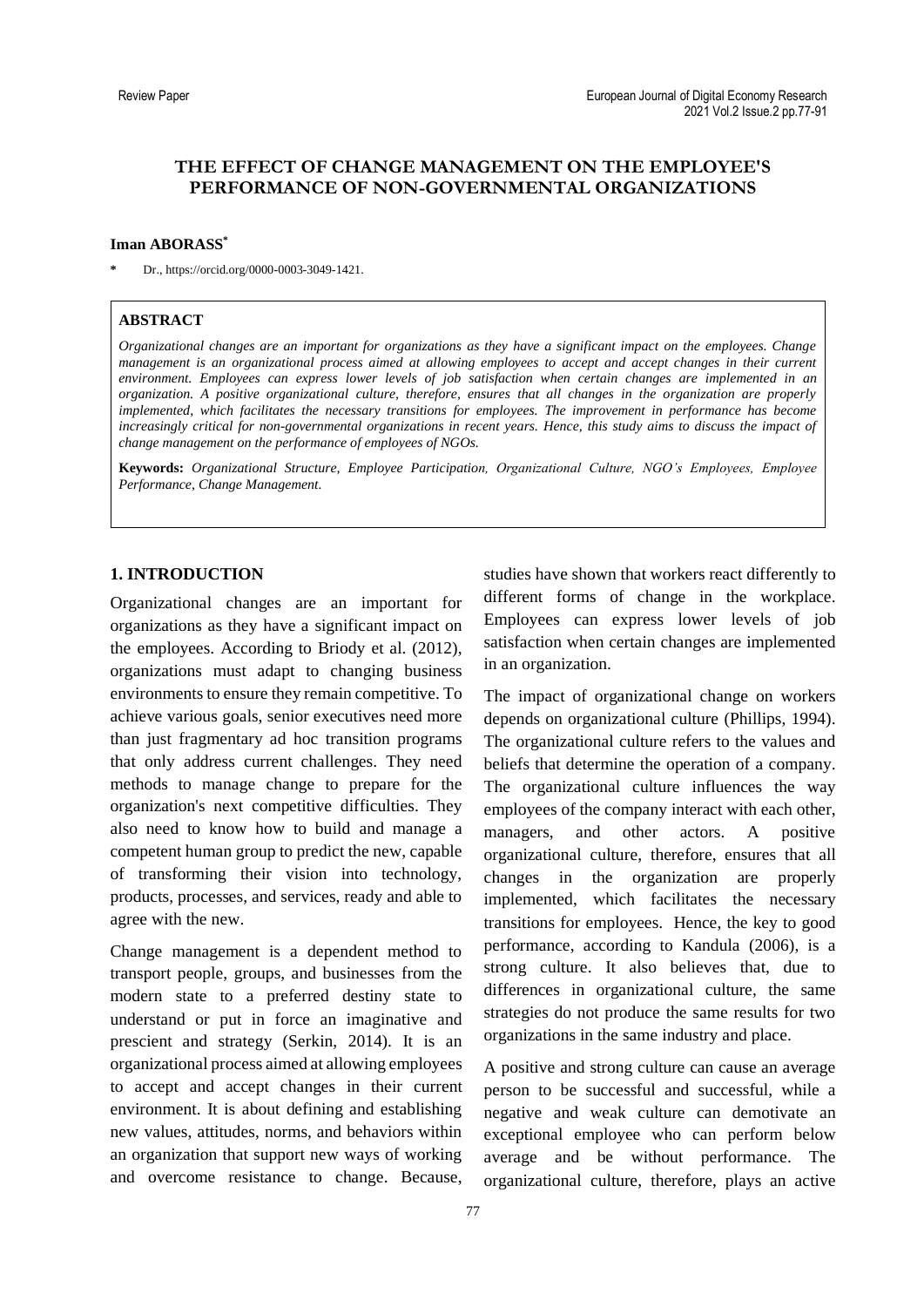and direct role in performance management. Murphy & Cleveland (1995) believe that cultural research will contribute to the understanding of yield management. They also argues that without considering the impact of organizational culture, organizational practices such as managing professional performance could be counterproductive, as both are interdependent and the change in one will affect the other.

According to McAdams & Scott (2005) organizational transformation can be a radical movement that reflects a general revival of the organization. The involvement of employees makes an associated environment through which an employee has an impact on the decisions and actions that affect his employment. Employee involvement and organizational development have been taken over by various types of organizational changes that are inevitable to survive in today's relentless environment. The organizational changes were considered as changes throughout the organization, as opposed to minor changes such as the addition of a new person, the change of a program, etc. Proposals were discussed and explained to implement employee participation for efficient management of change. Those who see only in the past and in the present can lose the advantages of the future.

The performance of the employees plays an essential role in organizational performance. The employee's return is first of all what an employee does or does not do. The performance of the employees could include the production volume, the quality of the production, the punctuality of the production, the presence at the workplace, the cooperation (Güngör, 2011). Macky and Johnson noted that improving the individual return on employees could also improve the performance of the organization. A successful and highly productive company can be achieved by involving them in improving their performance. Not all employees are equal in their work and have different types of work, where some have the greatest ability regardless of incentive, while others may have an occasional start.

Non-Governmental Organizations (NGOs) are key actors in change and development. This can be done by developing the skills of the teams and individual contributions. Organizations can achieve their goals and objectives only through the joint efforts of their employees, and it is up to the administration to get the job done. Managing employee performance is critical to the efficient work of organizations. Performance management is an essential part of the relationship between employees and organizations. It is essentially an integrative activity that permeates each individual from the operations of an organization (Ngoto & Kagiri, 2016).

The improvement in performance has become increasingly critical for non-governmental organizations, so that in the last two decades there has only been the attention and research-enhancing and search of several people. As Smyth & Maxwell (2008) pointed out, over the past 10 to 15 years, many countries have seen a variety of initiatives aimed at introducing strategic management of change to improve the performance of NGOs. An organization's performance depends on its ability to adapt to the changes in its environment and to the expectations of its customers. The demands of the government and the staff of the institutions are constantly changing, depending on the changes in their operational environment, and therefore the organization must adapt the activities to the changes in order to improve the performance.

Employee performance management is still one of the key reasons for the survival of NGOs in developing countries. The management of professional performance has been subject to discussion and continues to attract more attention. The current question is whether the organizations are willing to mitigate the factors that influence the performance of employees in the organizations. The return on investment of the employees was much discussed and continues to attract more attention. According to Armstrong & Baron (1998), performance management is a strategic and integrated approach to ensuring the success of organizations in the long term by improving the performance of those working there and enhancing the capabilities of individual teams and taxpayers. It supports the logic that individuals, not capital, give organizations a competitive advantage (Bartlett & Ghoshal, 2002). Performance management aims to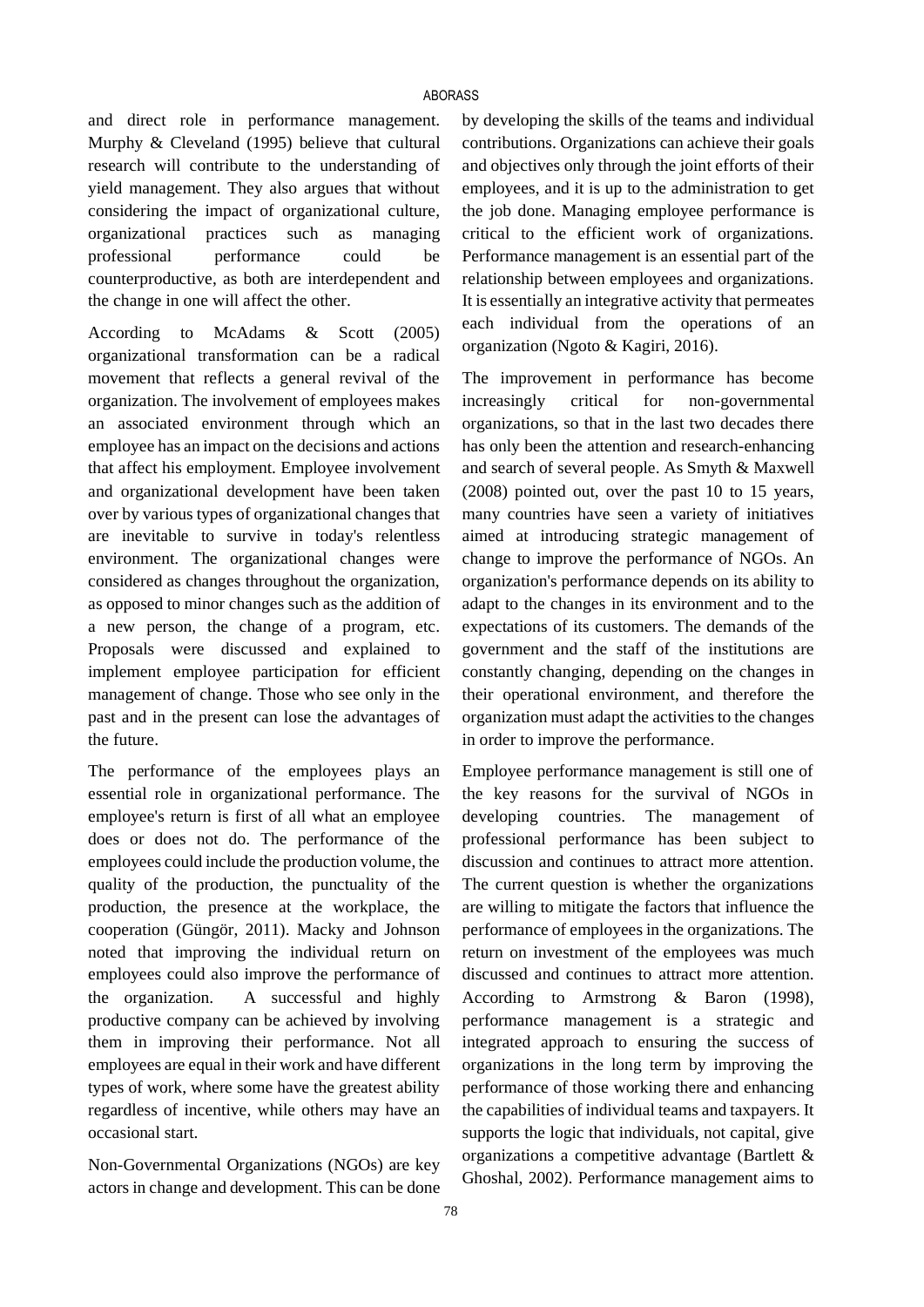transform the gross potential of human resources into performance by removing intermediate barriers and the motivation and rejuvenation of human resources (Kandula, 2006).

This study aims to discuss the impact of change management on the performance of employees of NGOs. In the following sections, the concepts of change management and employee performance will be given. Then the impact of change management practices to the employee performance in non-governmental organizations will be discussed.

### **2. CHANGE MANAGEMENT**

Managing strategic change is seen as an important concern in modern companies, both in practice and in theory. Due to the economic and technological development in the last decade, a new dynamic has developed that includes important aspects of the commercial business, which has led to a new set of considerations for the development of strategic change. These concern the way in which companies need to reorient their activities in order to face changes in world markets, technological progress and international competition, so that strategic change management comes into play (Burnes, 2004).

Organizations are trained to pursue a specific goal that they align themselves with throughout their lives. The continuous evaluation of internal processes and the external environment is crucial for survival in an increasingly turbulent environment. In order to obtain their goals, organizations ought to formulate and enforce techniques in the context of strategic change (Koigi, 2002).

Organizational change is defined as a long-term attempt to introduce development and change in a planned manner, relying on the method of diagnosing problems in a way in which its members participate collectively (Ali, 2004). Organizational change is also defined as bringing about modifications in the objectives and policies of the department or in an element of the organizational work targeting one of two things: either the

suitability of the organizational conditions or the creation of organizational conditions and administrative methods and aspects of new activity that make the organization advance ahead of others (Allawazi, 2009). Strategic change management practices are described by Armstrong & Baron (1998) as the behaviors embraced and enforced during the period of change. These practices include, among others, leadership, transition management, stakeholder engagement and employee participation.

The concept of change aims to develop management or change it for the better, and it must be pointed out the importance of the manager's role in the change process, so the creative manager is able to anticipate change, which is the only hope to successfully face the dynamic future (Hareem, 2004). Companies today operate in a very dynamic market, which requires the opportunity to choose the right opportunities for change while demonstrating the degree of flexibility necessary to meet the smooth requirements of the organization over time (Barbaroux, 2011). The ability to select initiatives to manage the change that is aligned with the strategic direction of the organizations is critical to success. According to Thompson (2012), strategic change is the result of the need for the organization to take benefit of present or rising possibilities and confront threats in the market.

Managing the planned and organized effort aimed at achieving change goals by developing employees by influencing their values and patterns of behaviour and changing the used technology processes and organizational structures (Hamadat, 2007). As for change management, its miles described as being pre-organized through supplying technical, behavioural, administrative, and cognitive abilities to apply the to be had human, legal, material, or temporal sources efficaciously and successfully to convert from the cutting-edge truth to the preferred destiny truth inside a selected duration with the least feasible terrible components for people and establishments with the shortest time attempt and cost (Altieat, 2006).

Organizational change promotes creativity in the workplace by allowing the company to grow.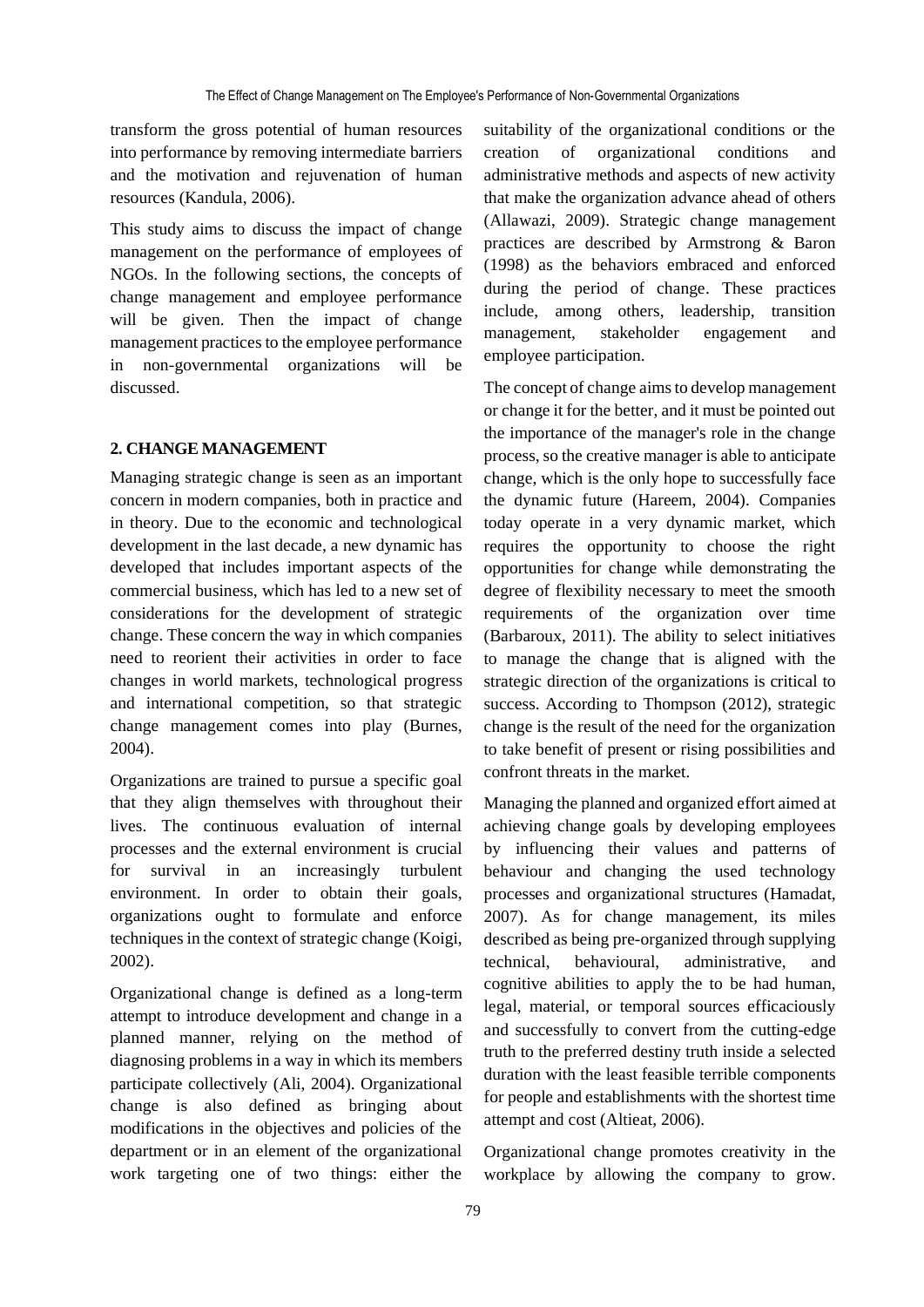#### ABORASS

Employees who capture change foster an environment that fosters innovation and thus promotes creativity in the organization. A change of personnel in an organization can have a positive effect on the attitude of employees to work. When a more open-minded manager replaces an authoritarian manager, employees can respond better to the new manager and improve their productivity in the workplace (Amir & Muathe).

For the organization to actually implement change within an organization, the administration must integrate several steps to ensure a smooth transition (Anon., 2009). First, the company must clearly define the expected change and effectively adapt it to its goals. Phillips (1994) considers it important that organizations critically review their goals and objectives to ensure that change has a positive impact on the company's operations.

An important factor for change is the implementation of policy. Implementation is therefore an important concern in managing change (Pfeffer & Salancik, 2015). The inability to move things forward and implement the crucial ideas and decisions is widespread in today's organizations. Acknowledging the want for change and guiding businesses thru that change is one of the maximum hard for any leadership. According to Robinson & Robinson (2013), the dynamic and changing environments facing today's organizations required an adaptation that sometimes required deep and quick responses. Similarly, according to Ireland & Hitt (1999), companies in all industries are increasingly faced with the challenge of meeting and anticipating competitive, technological, economic changes.

The poor results of change efforts have challenged academics and management professionals to solve the mystery of how organizations can bring about successful change. The consequences of a failed transformation are the reduction of organizational efficiency, the loss of resources, the cynicism of employees, the decline in employee morale, the loss of integrity for those who lead the efforts, and the reduction of the ability to confront and compete in the environment for the necessary resources and support (Iyayi, 2011).

## **3. EMPLOYEE PERFORMANCE**

Khan & Dhar (2006) defined worker`s overall performance as a diploma of achievement of the assignment which represents an employee's work. Performance in the workplace, in his view, is decided with the aid of using: the capacity of a worker, that's associated with the volume to which someone has the abilities, information and enjoy vital for the fulfilment; availability of possibilities for overall performance; this will refer to the volume of a worker`s needs and is inclined to make efforts to obtain a true motivation.

The World Health Organization defines worker overall performance which decided on and existing competent, effective, and open-minded employees (WHO, 2006). According to the report, whilst the officers are available, their overall performance is decided with the aid of using productiveness, responsiveness, and competence. These elements are prompted with the aid of using motivation for absenteeism and task satisfaction. To make sure worker overall performance, techniques ought to be evolved to enhance productiveness, responsiveness, and abilities in any respect range of the employer.

Improving the overall performance of the organization indicates the efforts being made to attain the goals, even as requiring extra attempt in phrases of higher employee overall performance (Ellinger et al., 2003). The overall performance of the personnel is one of the crucial elements that make contributions notably to organizational success. Learning corporations play a crucial position in enhancing employee overall performance with the aid of using offering education and improvement to their personnel (Gitongu et al., 2016). In addition, control requirements for assessing employee overall performance play a crucial position in enhancing employee go back, as they offer a photograph of the real go back and its edition to the benchmarks. When variations occur, those guidelines assist to lessen the outcomes to the desired level (Cousins et al., 2004).

Employees' returns are decided with the aid of using numerous elements. Aforementioned Khan & Dhar's (2006) definition emphasize the capacity of personnel to satisfy the readiness of personnel, the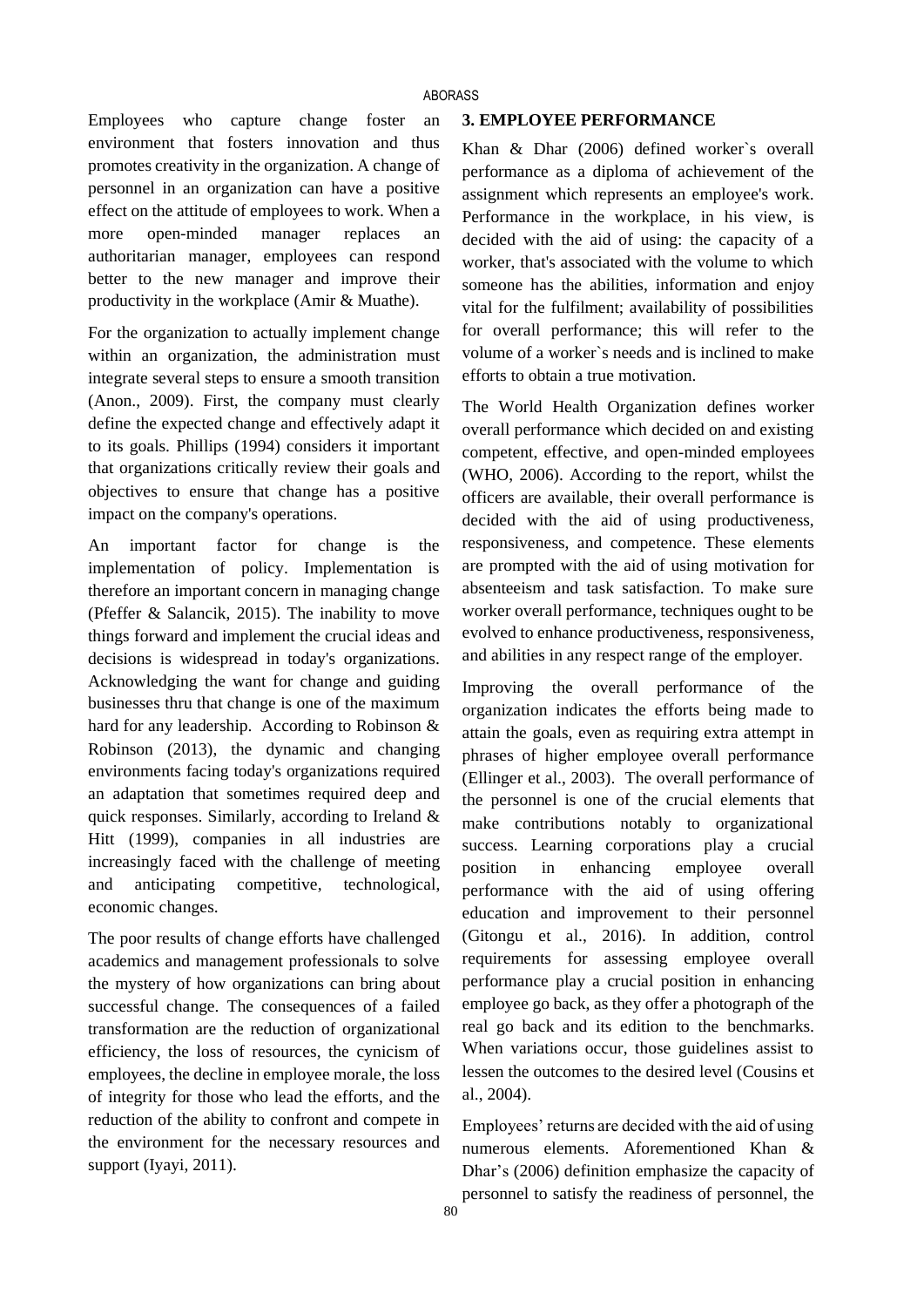abilities of personnel, which have to be disseminated in any respect ranges of the employer as a number of the determinants of worker overall performance and the worker overall performance is essential for the survival of an employer.

Abdulla (2009) emphasizes that education and development, teamwork, employees making plans, and overall performance assessment are associated with the overall performance of an employer. Human sources control practices cannot be neglected after they awareness of a worker's overall performance. It has been located that human sources control exercise considerably influences the overall performance of the employer.

Bruce et al. (2004), emphasize that understeer is the essential hassle in maximum instances of suboptimal overall performance in any respect ranges. The under-controlled worker struggles due to the fact the manager is not always devoted sufficient to offer the vital recommendation and support. Supervision is not always knowledgeable approximately the desires of its people and consequently cannot make contributions to assisting sources and hassle-solving. This form of supervision cannot determine what expectancies are affordable and cannot set ambitious, however nonetheless good-sized, targets and deadlines. This form of floor track contributes to the under-climb overall performance of the personnel.

Gupta et al. (2010) emphasize that concordpowerful impact on overall performance is good sized. A worker operating in surroundings with proper crew concord can conflict to obtain the anticipated degree of overall performance. Performance assessment performs an essential function in defining a worker's go back on investment.

Khan (2006) emphasizes that the complete center commercial enterprise in an employer ends in the device of assessment of expert overall performance delivered in that employer. This in flip displays the volume of the contribution and dedication of the character worker at unique hierarchical ranges to obtain the desires of the employer. Feedback and praise are essential hyperlinks with inside the overall performance cycle and have to be

considered. It ought to consequently be stated that a powerful device for assessing expert overall performance can result in achievement and growth.

Overall performance level must perform an essential function in overall performance control. Paauwe (2004) emphasizes that overall performance control is going past appearing responsibilities to combine context overall performance, so it stays an assignment to discern out what a successfull overall performance is. The framework situations for the control of expert hobby preserve to alternate because of cultural variations and the emergence of recent technologies. This makes yield control a fertile region for similar studies.

The performance of employees is an attitude to the circumstances or parts of the work related to employment. Arnett (2002) asserts that employee success is a kind of reaction to a particular task. From an organizational point of view, employee efficiency is a key factor, as it contributes to greater employee participation in the organization and a high level of commitment leads to growth and overall progress of the organization.

Employee performance has been considered to correlate with the trust of the organization and contributes to improving employee performance (Moore, 2000). The success of employees is also an excellent indicator of participation and preservation of work. When employees are satisfied with their work, they are more likely to offer a service that meets the needs of consumers and positively influences customers' attitudes to their service (Speckbacher, 2003).

According to Xanthopoulou et al. (2007), work stress is created when it is impossible to coordinate available resources and job demands with personal skills properly. Work stress arises from a condition in the work environment that presents a danger to an employee. Some companies may need a certain amount of work to be done, while their workers could be rendered incapable of assigned tasks (Dizaji et al., 2018). Besides, work stress has been widely defined as a societal phenomenon with various causes that physically and mentally disturb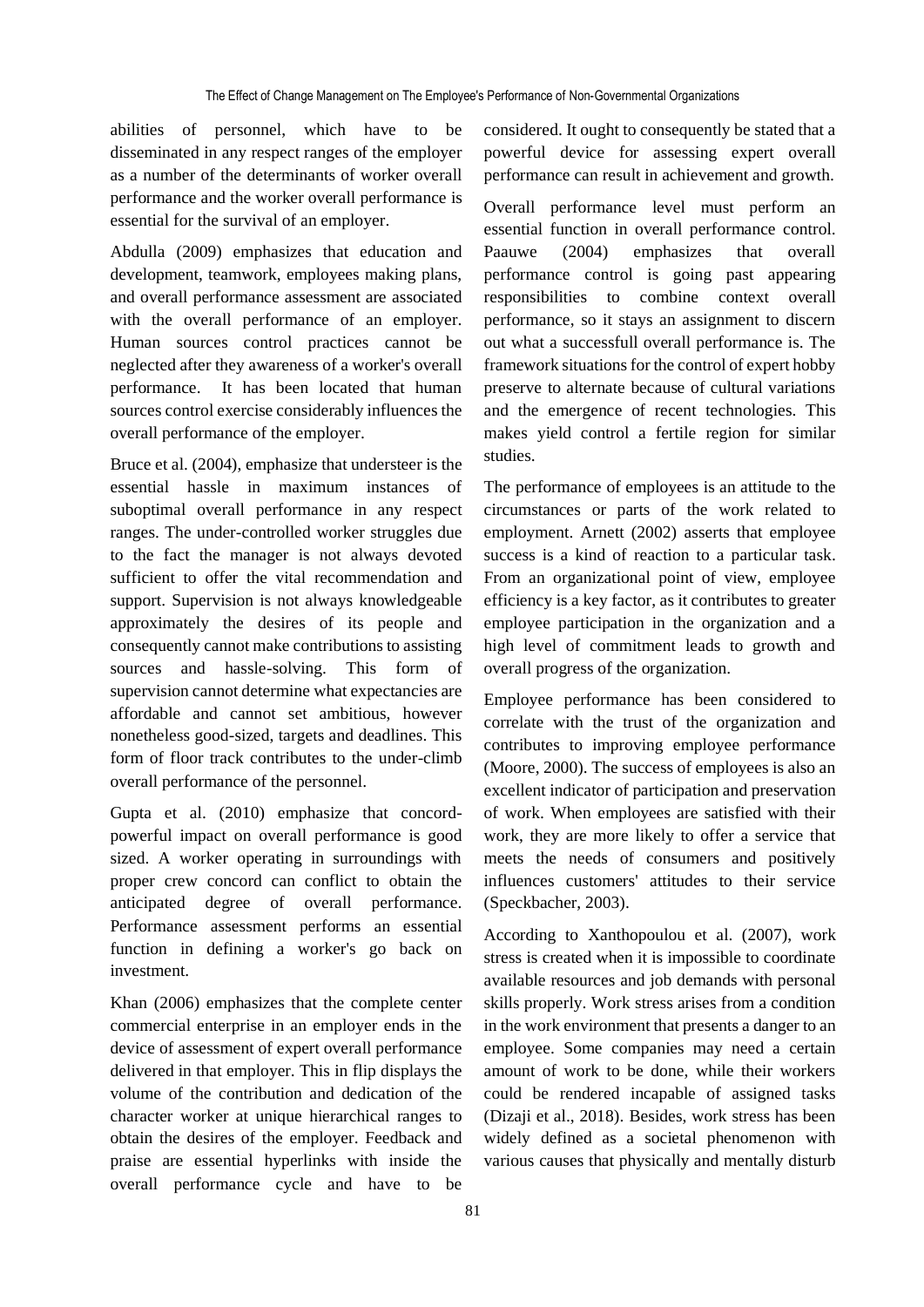employees and impact their health care overall (Speckbacher, 2003).

Three dimensions, cultural, interpersonal, and human causes (employees), the potential for work stress (Rushing, 1974). The impending depression that will affect the delivery of someone in a task is extraordinary. Everyone is exposed to work and in their individual lives to various stress factors that ultimately influence work efficiency. However, understanding of work tension differs from country to country, which may also be influenced by cultural diversity (Glaxer et al., 2004).

Studies on workers' morale have been extensively carried out in today's businesses, regardless of their scale, in all organizations. These businesses understood that empowering their workers is important to accomplish their aims. The empowered workers contribute to self-satisfaction, sellfulfilment, and dedication to achieve greater job efficiency and align with the companies' strategies that would broadly materialize efficiencies and competitive advantage (Kamery, 2004). Motivation increases workers' engagement by making the job more enjoyable and exciting, holding employees more active, and enhancing their resulting job efficiency.

Morale is one of the most significant variables for employee achievement and organizational goals and objectives. Schulze & Steyn (2003) suggest that the desire to work, whether intrinsic or extrinsic, is rather important in workers' lives because it is the basic purpose for working in life. It reflects the diverse forces and needs that provide a person with the energy to perform a specific mission. Also, employee motivation is a vital component of organizational performs. High motivation correlates with work fulfilment, a sense of accomplishment in one's job, a lifetime dedication to an organization that increases efficiency and productivity (Linz et al., 2006). Similarly, this aspect helps the non-profit organizations evaluate workers' efficiency, although the results can be deceptive.

Several researchers have shared mixed views on leadership capabilities to measure employee performance. For organizations, when related to their capacity to affect the bottom line, the value of connectivity should not be denied, as seen in increasing data linked to job efficiency (Papa & Glenn, 1988).

## **4. THE EFFECT OF CHANGE MANAGEMENT ON THE EMPLOYEE'S PERFORMANCE OF NON-GOVERNMENTAL ORGANIZATIONS**

According to O'Reilly and Tushman (2008), the change is usually considered an adaptive response to external or internal stimuli/forces. The goal of change is usually to restructure the entire company or segments to maintain the continued survival of the company in its dynamic environment. In recent years, organizations have begun to focus on both the process of introducing the change and the context in which the change is being introduced. A change can be accepted by employees in one business area but can be met with opposition and rejection in another (Mishra & Chandra, 2010).

According to Jalagat (2016), there is a desire to observe intensively the way to effectively manipulate alternate with inside the public sector. Okendo et al. (2017) agree that contemporary corporations own human factors and consequently adhere to the regulations of growth, evolution, and progress. In addition, those corporations face challenges, problems, and limitations that make them alternate as a mechanism of edition and aggressive movement. In today's rapidly varying business environment, one of the essential characteristics of a successful company in a competitive market its ability to adapt to new changes. It has been discussed in several studies that the pressure from the public and government expectations on the NGOs can improve the external changes and effectiveness.

Employee's involvement in the change management process could also assess the impact of change management on the job satisfaction of the employees it can positively impact their attitude towards management and improve their performance. A descriptive survey that is based on proper close-ended and open-ended questions from different employees provided the limitation and provision of educational information that revealed how change can have a positive impact on job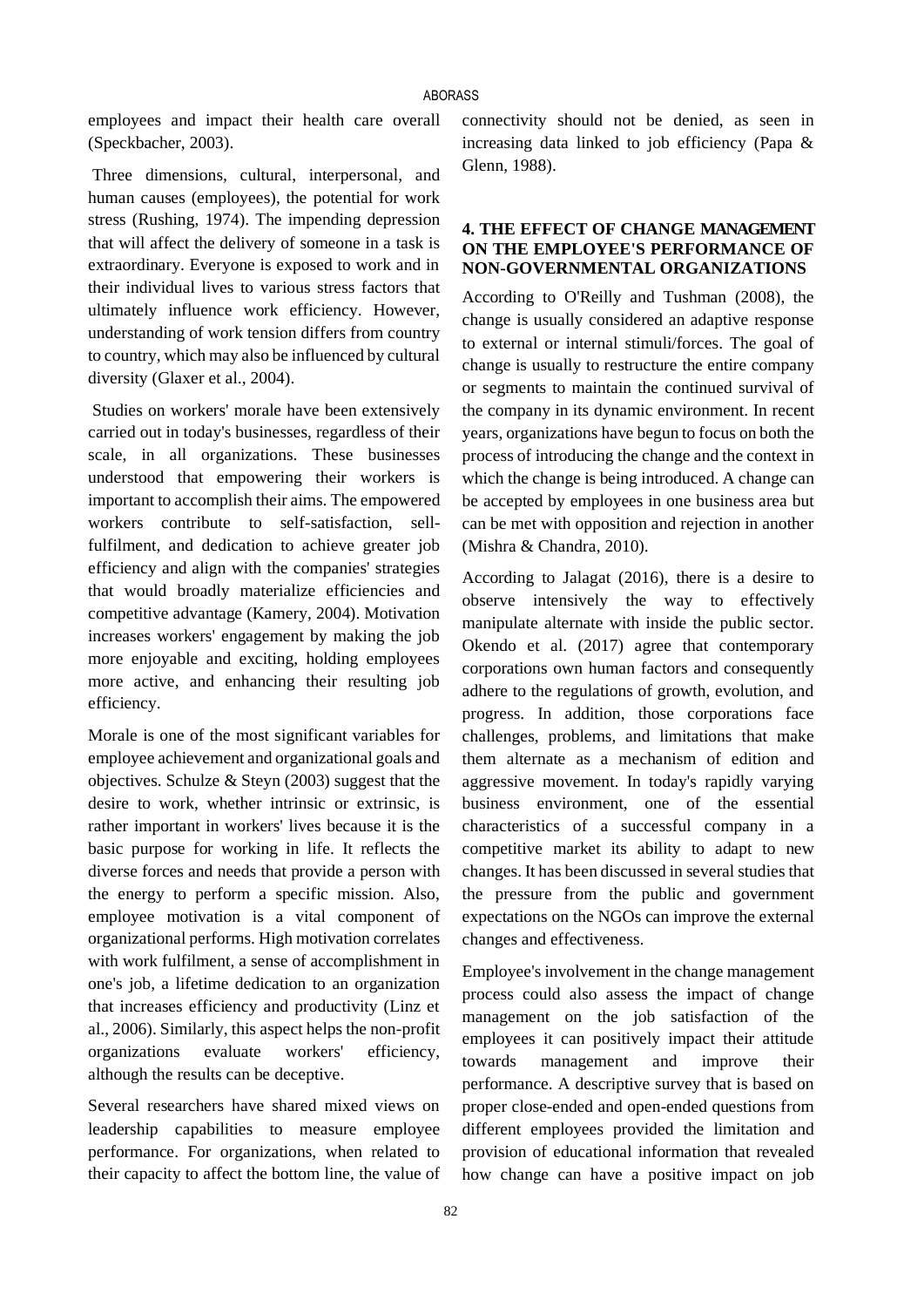satisfaction and it could lead towards a positive influence on the employee's performance (Fey & Björkman, 2001).

Robinson & Robinson (2003) consequently proposed the improvement of powerful measures to manipulate alternate that could permit for an easy advent and edition of the adjustments. As such, alternate control has the subsequent characteristics: freedom of movement, influence, administrative facets, and maximum of them has the capacity to align employees with a selected intention or system.

According to Thompson and McEwen (1958), the strategic management model suggests that change within an organization can be explained by one or more goals. Little has been studied to show how the strategic management model is maintained in a situation where a change is taking place concerning multiple objectives. Researchers such as Cooper and Schindler (2011) have highlighted over the years the difference between radical and gradual change.

The change in the technology and improve improved operations of non-Governmental organizations to accept the working procedures and policies that are helpful to implement change and diversification. Change management is helpful to improve the performance of the employees as it is helpful to improve the performance of the employees as well as organizations. The research shows that after the implementation of change management to improve the performance of the employees (Caligiuri et al., 2013).

The change in the organizational structure is used to promote the performance of employees that is based on supervisory of the relationship of the workflow and it could also influence the productivity. The respondents clarify that the role of an employee could be used to get a better opportunity, and it could also be supposed to have good employee performance management at nongovernmental organizations. It could involve the improvement of goal-setting activities and reviews by management that could be reported to the management by their subordinates. Changing the organization structure must be flexible enough so that it could quickly

respond to the challenge challenges and the changes in the uncertainty (Loi et al., 2011).

The authority must have full responsibility to the department so that is used to lead the power and responsibility to get the action. The change management component is not available in the external and internal environment that could examine the flexibility of the structure, and it could show the positive relationship between the area of change and performance of the employee. Different approaches that are helpful to improve the performance of employees with the change management, and it is also considered that when management changes its policies it would impact owner-employees with negative or positive effects. Change management always results in positive as it is considered to implement new and improved policies in the organization that are helpful to improve the performance of workers (AlHogail., 2015).

This tradition was created for managing change because it explains that effective management of change is necessary to accelerate the process of change and overcome the negative impact on employees. If the organizational change is handled appropriately, the workers or are considered to anticipate the benefits of the proposed change and to accept the change. The benefits of well-managed employees to change are based in different ways. The technological improvement of employees offers many opportunities to improve their skills and increase job satisfaction, which could reduce the workload of employees. All these aspects are useful for improving the performance of the employee and could be made possible by the implementation of the change in organizational work. Non-governmental organizations are also seen as better at improving employee motivation so that they can work more accurately and with more passion (Ya-Anan, 2011).

Technological change is an increase in the effectiveness of a product or process that leads to an increase in production without increasing input (Bauer & Bender, 2004). Almost all organizations in today's environment depend on technology at all levels of their operations. Heeks (2014) argues that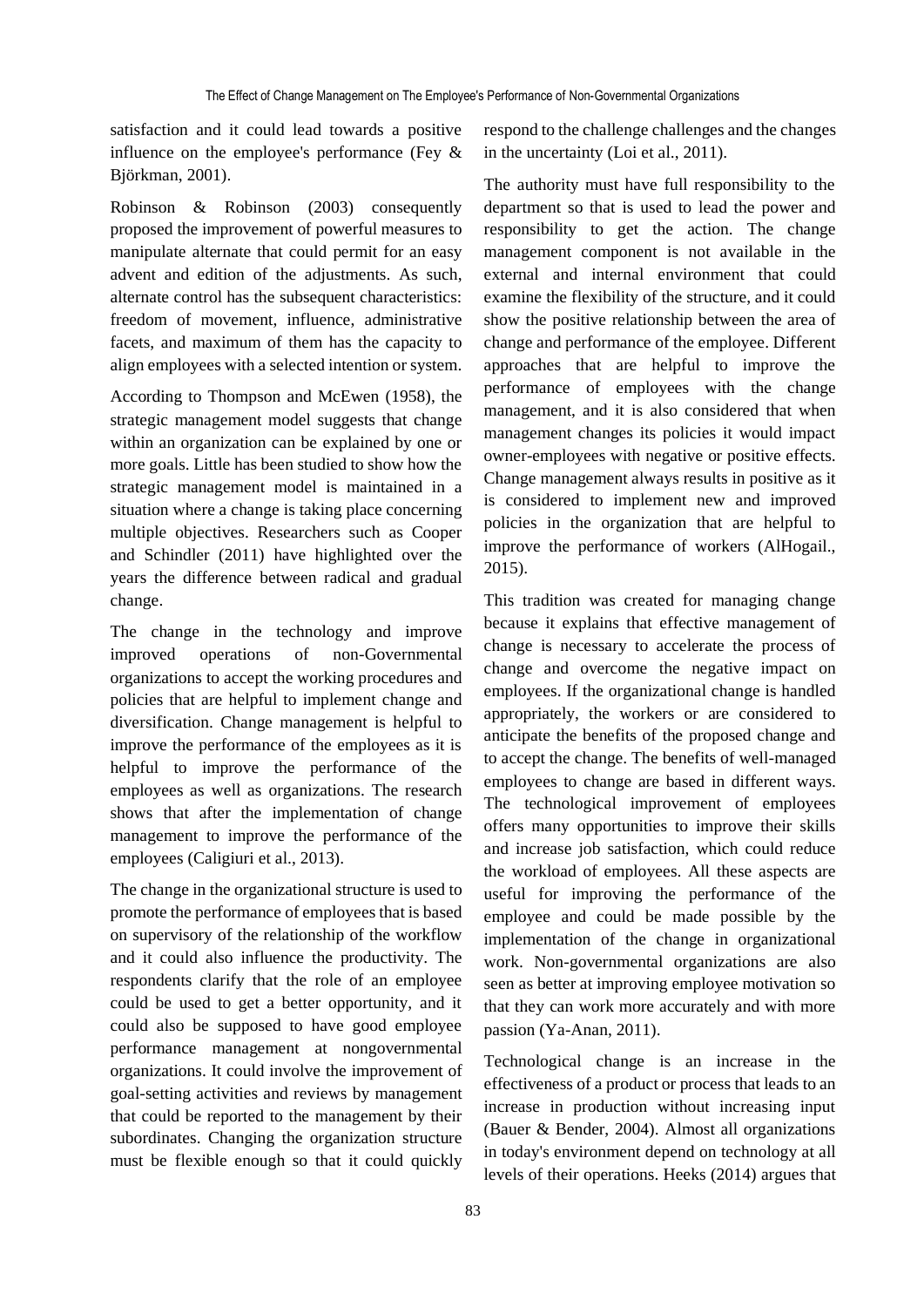beyond standard information and communication technologies, organizations use information systems, personalized software, or specialized technical devices to improve the efficiency of operations. Technological innovations can shorten the time it takes to complete a task, or in some cases gradually eliminate the need for a commercial process or function. Overall, the desire to increase productivity leads to technological updates within an organization that can have a significant impact on the company's business (Cascio & Montealegre, 2016).

According to Çalışkan (2015), deciding to buy or update the technology can be expensive for large and small operations. This sets the costs of retrofitting or adoption in proportion to the added value charged to the company. The impact on costs can often cause small businesses to delay adoption or updating. However, the technology, which is significantly improved with the operations, can offset the costs by a long-term increase in profits. Improvement and change in the technology would also help to improve the performance of the employee and it indicates that changing technology had a positive impact on the employee's performance in NGO and it helped the organization to implement future management techniques in the organization with an advanced level. The organizations have skilled a revolution in the software and alertness of complicated statistics technology. In the wish of gaining the finest price of innovation, the companies have tailored their control structures, their workflows, and their culture (Orlikowski, 2000).

A have a look at via way of means of Dauda & Akingbade (2011) tested how the connection with personnel will be used to address technological change. The consequences confirmed that relationships with personnel did now no longer have significance with technological adjustments. An empirical have a look at via way of means of Abbas et al., (2014) tested the effect of statistics generation on the overall performance of Allied Bank personnel in Pakistan. The information becomes accumulated in unstructured interviews. It becomes determined that generation appreciably will increase worker productiveness and saves time.

Different kinds of leadership styles are incorporated in the organizations, and it is helpful to make senior management consultant with the employees and they take opinions in the decision-making that is considered a good opportunity for the employees to improve the skills. It provides a positive influence on the performance of the employee and they revealed that change in leadership could help to implement the new policies, procedures and to improve the structure of the organization that could consequently affect the performance of the employee. With growing organizational comparative advantage, the change of management will become important to boom the performance, performance, and efficiency of employees. The professors are the principal using forces of the college organization. The change of organizationorientated management is the manner of influencing and aligning the sports of the prepared institution of humans in the manner to know-how the values with inside the politics and exercise of change initiated with the aid of using the corporation control (Ibrahim & Daniel, 2019).

Korbi (2015) described the change in organizational management as one that may be a manner of influence that has the abilities and competencies to bolster the consideration of different personnel, to persuade them of the want for strategic alternate, to conquer their resilience and to construct sociopolitical help for the brand new strategy. An organizational management change is a character's cap potential to unite, communicate, influence, and inspire to reap an organization's desires, missions, visions, and desires. Effective and stable techniques for management alternate on the college frequently boom or decide the overall performance and performance of professors.

Wen et al. (2019) consider that suitable management alternate techniques frequently play an important function in selling the way of life that promotes understanding sharing and worker retention, in addition to loyalty to the college's desires and objectives. If there's no powerful management in an organization, no changes, as there aren't any executives who inspire and manual the personnel of the organization, in addition to clean steerage for the organization. In the look at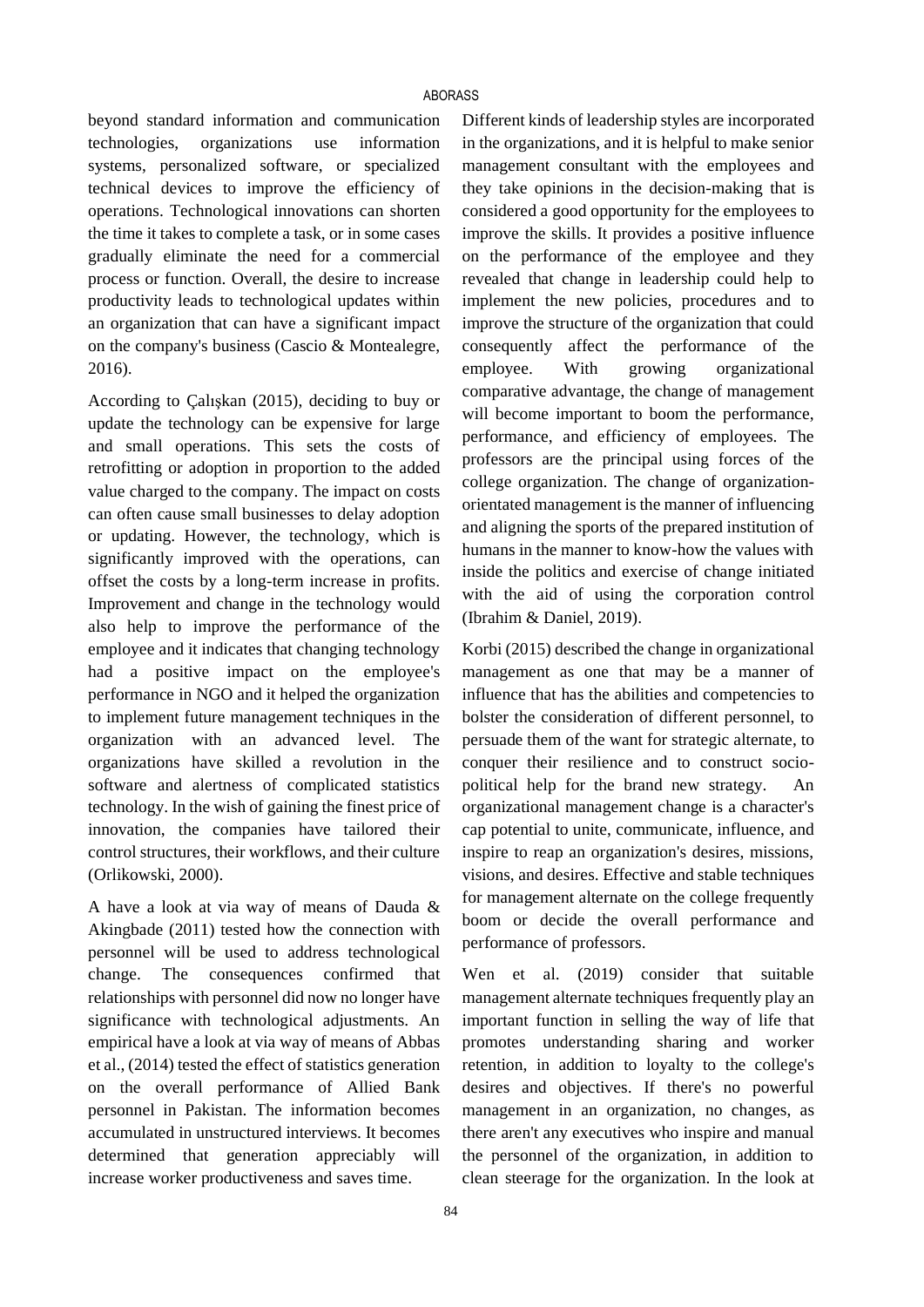with the aid of using (Ekechi & Umar, 2020) entitled leadership and change management for sustainable development in Nigeria. The effects of the look at have proven that power management is the important thing to the fulfillment of any organization so that Nigeria achieves sustainable improvement, and our management can play an extra critical function.

Employees are the principal strengths in groups that cannot be performed without desires and desires. Leadership is one of the major using forces to enhance the overall performance of the corporation. Executives, because the number one decisionmakers, decide the acquisition, improvement, and use of the organization's sources, the transformation of those sources into treasured merchandise and services, and the advent of fees with the aid of using the organization's stakeholders. They are consequently robust reasserts of earnings and as a consequence a robust aggressive advantage. Hurduzeu (2015) believes that powerful management entails motivation, control, inspiration, repayment, and analytical abilities. When all that is present, he emphasizes that the groups have more pride in personnel, which has a high-quality impact on productiveness and profitability. To boom worker performance, college management has to be capable of foster creativity and innovation, inspire subordinates to impeach their personal fee systems, and enhance their character overall performance. Scientists and researchers additionally agree that management abilities are very critical within side the control of groups or the method to organizational alternate (Asghar, 2010).

Numerous studies have pointed to high-quality relationships among organizational management and effects on the character and corporation level. Recently, several empirical studies have proven that organizational management has a high-quality impact on the overall performance of fans and the effects of companies. Several comparative studies have additionally proven that behavioral styles in lots of organizational environments are extra definitely related to infant effectiveness than transactional conduct (Brockhaus et al., 2006).

Abbas & Yaqoob (2009) tested the effect of management improvement on worker overall performance in Pakistan. The look at becoming performed contemplating five elements for the improvement of management: coaching, schooling and improvement, empowerment, participation, and delegation. The look at located that the mixed impact of those elements affected worker overall performance at 50 percentage.

Structural changes are the ones made to the organization's shape that could originate from inner or outside elements (Rodrik, 2013). Structural changes encompass the organization's hierarchy, a chain of command, control systems, and administrative procedures. Conditions that necessitate structural change encompass mergers and acquisitions, changes with inside the market, task duplication, and coverage adjustments. According to Lozano et al. (2016), structural change inside an employer is probably initiated through elements inner or outside to the employer.

Aggarwal-Gupta et al. (2012) highlight that mergers and acquisitions have a profound impact on employer shape. Furthermore, that numerous managers or executives inside an employer may also create the want for change. Employees can both turn out to be irritated with seeking to please multiple managers, or personnel may also discover methods to apply opposing perspectives through more than one manager to get what the worker wishes. When personnel are confronted with reproduction control positions, the shape of the employer wishes to be adjusted to get rid of the extra positions. Adjustment to how the organization does commercial enterprise can stimulate structural adjustments. If the organization became used to departments being autonomous, then a change to a centralized manner of doing commercial enterprise will generate adjustments in organization shape. Similarly, if a brand new branch has been created to shape organization demand, the organization shape has to change to comprise the brand new group.

Organizational structure allows an organization to have not unusual place perspectives and mission. The well-functioning organizational shape is critical for an agency going via extruding; due to the fact if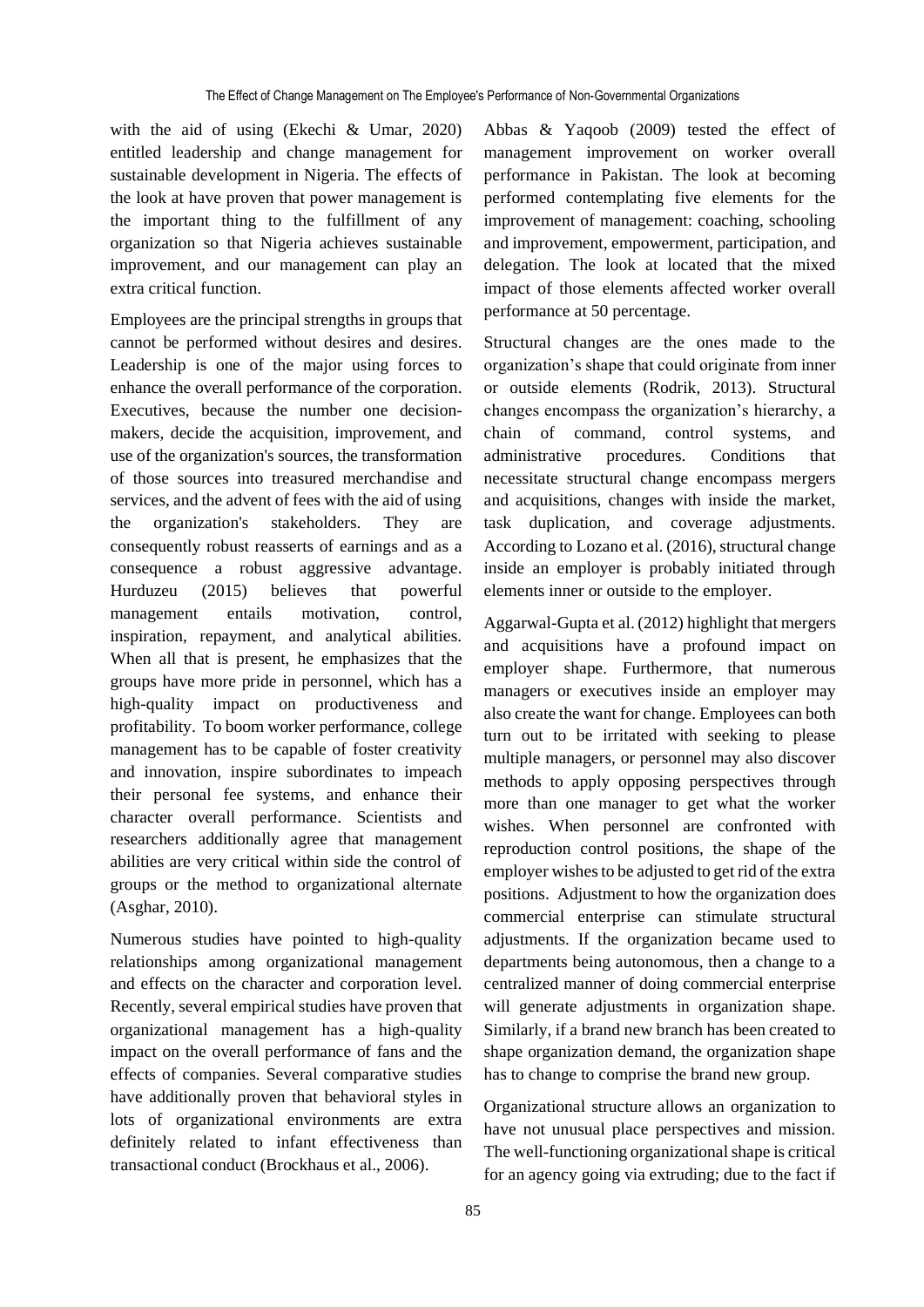there are flaws with inside the shape it'll affect conversation flow. With uncertain roles, conflicts and misunderstandings arise that lowers motivation and paintings morale. It also can glide exceptional departments other than not unusual place organizational goal, in which choice-making strategies turn into sluggish and worker effectiveness disappears. According to McLagan (2003:650), there are three varieties of modifications with inside the organization's shape. They are transactional, transitional, and transformational. Transactional modifications most effective want minor interventions, for example, schooling or converting the inducement system, switching software. Organizational structure influences the performance of employees at NGOs and it is found that respondents considered that organizational structure influence employee performance and it is the best owner. Effectively supervised iteration ship between employer and employees. Employee performance at NGO involves goal setting, activities, and the review of existing activities. Proper policies and procedures placed in the enforcement of organizations, policies, and procedures could positively influence employee performance.

The organizational shape can inhibit or sell overall performance, and this could rely on how efficiently the supervisory relationships and workflow impact productivity. The similarly elaborates that organizational shape influences how overall performance is measured and controlled in an agency. An examination through Csaszar (2013) advanced and examined a version of the way organizational shape influence organizational overall performance. The organizational shape becomes conceptualized because of the choicemaking shape amongst a collection of individuals.

Organizational shape has applicable and predictable effects on a huge variety of agency overall performance. In their examine Hao et al. (2012) investigated the connection between organizational shape and overall performance, specifically via organizational getting to know and innovation, primarily based totally on proof from Austria and China. The findings strengthen the critical infrastructure protagonist of organizational shape on overall performance. The organizational shape had extra results on organizational getting to know than on innovation, organizational getting to know has an oblique impact on overall performance via innovation, besides the direct impact of shape on overall performance no count number how massive or small change is in the agency it influences employees both definitely or negatively. Impact of extrude on personnel relies upon on whether or not they have been properly knowledgeable approximately extrude or now no longer.

As Edwards & Walton (2000) stated that more expertise enables lessen uncertainty which unavoidably accompanies change. But in view that change initiative doesn't subject all of us on the identical stage it's miles critical to pick goal companies and attempt to pick out a way of conversation, whether or not it is attempting to get employees to recognize change, apprehend it, agree upon it or get concerned. Communication needs to now no longer forestall as soon as all of us are concerned in change, however as a substitute tailored in every step. For example, all through early levels of change, it's miles important to explain why change is critical and the way its miles going to be enacted, all through the implementation section ensuring that humans recognize their efforts have now no longer been in vain, after implementation section praising and worthwhile personnel contribution to change.

# **5. CONCLUSION**

The public sector organizations do not usually face major issues such as market dynamics and competition. Competition is growing up on the administrative level and is become a complex issue for the public sector organizations. For those organizations, to thrive and survive in a turbulent and competitive business environment has become a concern with the rapidly growing changes. The NGOs can increase its performance along with its productivity by adopting various strategies related management changes. In NGOs, change is a simplified form that means moving from one current situation to another in an efficient and effective way of dealing with the processes.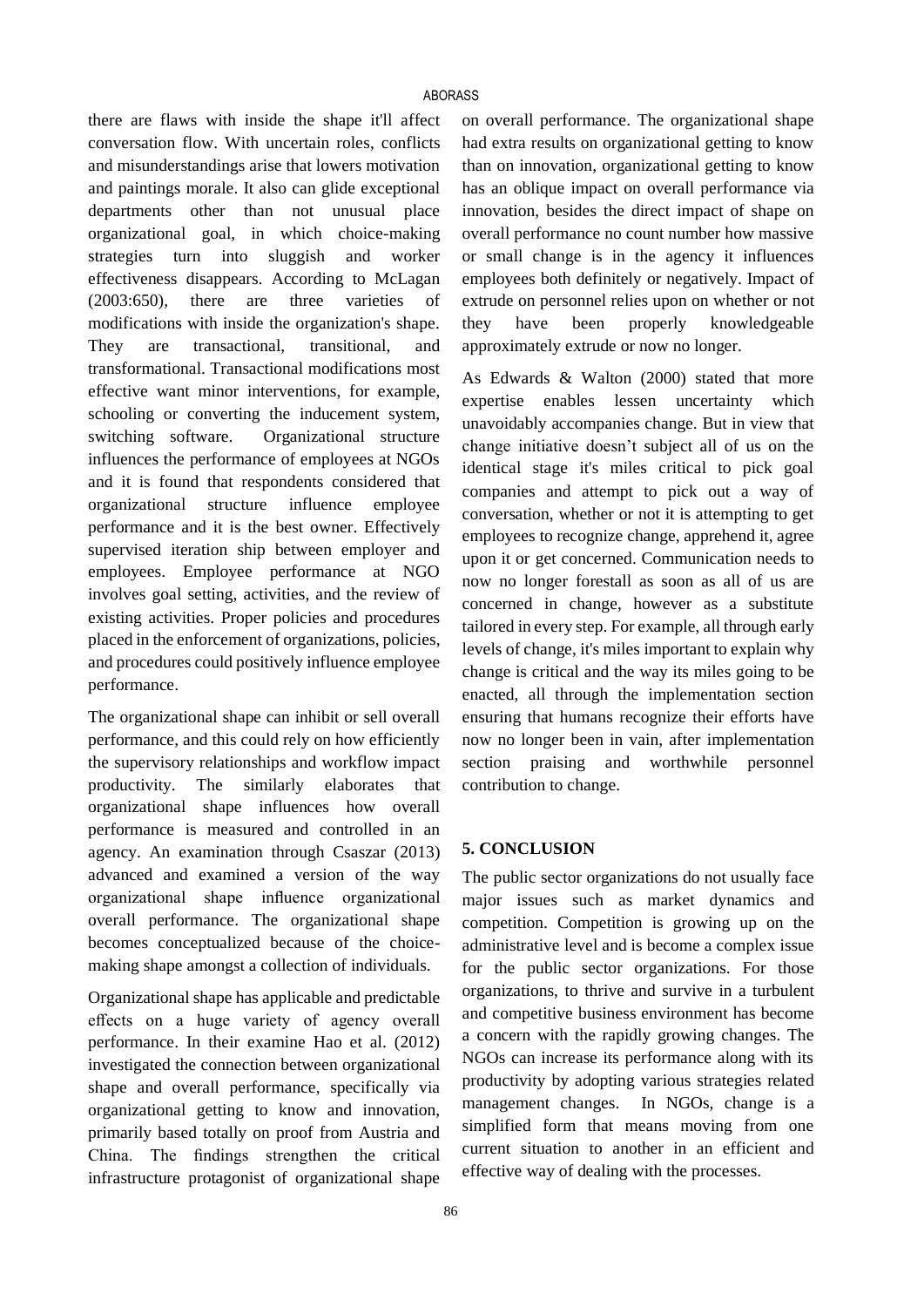The changes are further associated with human potential and the provision of material. The impact of change management is mainly on the performance of workers in the NGOs. Most NGOs strive to introduce changes in the marketplace, information systems, and technology. The services are managed properly with consideration of social values, political environment, and workforce demographics.

Furthermore, the performance of the NGOs is specifically linked to vulnerable changes. From an organizational perspective, employee performance is the most important element. Recent studies concluded that employee performance is firmly associated with organizational conditions. Employee performance also serves as a particular indicator of retention and commitment. If employees are satisfied with the job conditions and working environment, this will induce a positive impact on the attitude of employees. In contrast, if employees are not satisfied with the work it can cause occupational stress and reduced productivity. Highly performing, committed and happy employees are valuable resources to the NGOs.

Change management is taken into consideration a higher possibility to steer the overall performance of the worker because the change in management may want to enhance the policies, procedure, and organizational shape within side the operational pastime that might affect the overall performance of employees positively. Positive alternate within side the organizational work may want to lead toward increase and the organizational impact of wonderful resistance can also assist to enhance the organizational surroundings and it is far all due to conduct, habits, and values of employees. In case whilst employer is confronted with a few issues in dealing with the personnel, there has to be an implementation of change control so that their conduct will be alternate and duties also are rotated.

Occasionally many organizations face challenges that require advertisement and changes in the policies. The growth and development of organizations are dependent upon the change processes. The development process of urbanization introduces restructuring processes and expansion.

By increasing the market pressures an organization is required specific change to attain a competitive edge. The overall performance of NGOs is affected by a group of performance and individual performance of the employees. The major challenge is to prevent the loss of employees by the competitors. The NGOs strive to introduce new changes that are most responding to the new technology. The supportive new technologies make the NGOs competitive and enable them to find retaining talent innovatively. The major problem is considered as the implementation of the management changes in the NGOs. Change management is also considered as the functional area of management and the concern is to improve the skills effectively.

The new policies and strategies are introduced to reduce the issues and to improve the services effectively. In the human resource management function of NGOs, strong management changes are a critical component. The main concern of the research is to find the relationship between employee performance and Change management in NGOs. In the past few decades, different studies conducted on employee performance and organizational change as an interest but the Imperial research has concluded the effect of the change on the employee performance for the emerging countries.

The extended operations in NGOs induced an impact on productivity and performance. Regarding this concern and the question is what the Change management practices that affect employee performance are. Changes are introduced to enhance the effectiveness and to adopt the external environment of competition. Considering all the factors and previous literature gap, the present study is designed to focus on Change management in NGOs with the concern of effectiveness and efficiency. External factors contribute to the revenues of the NGOs such as political and socioeconomic factors. The internal factors can also contribute to the change management process.

Staff and volunteers are at the heart of the human capital employed by the non-profit organization to identify the needs of the general public in the field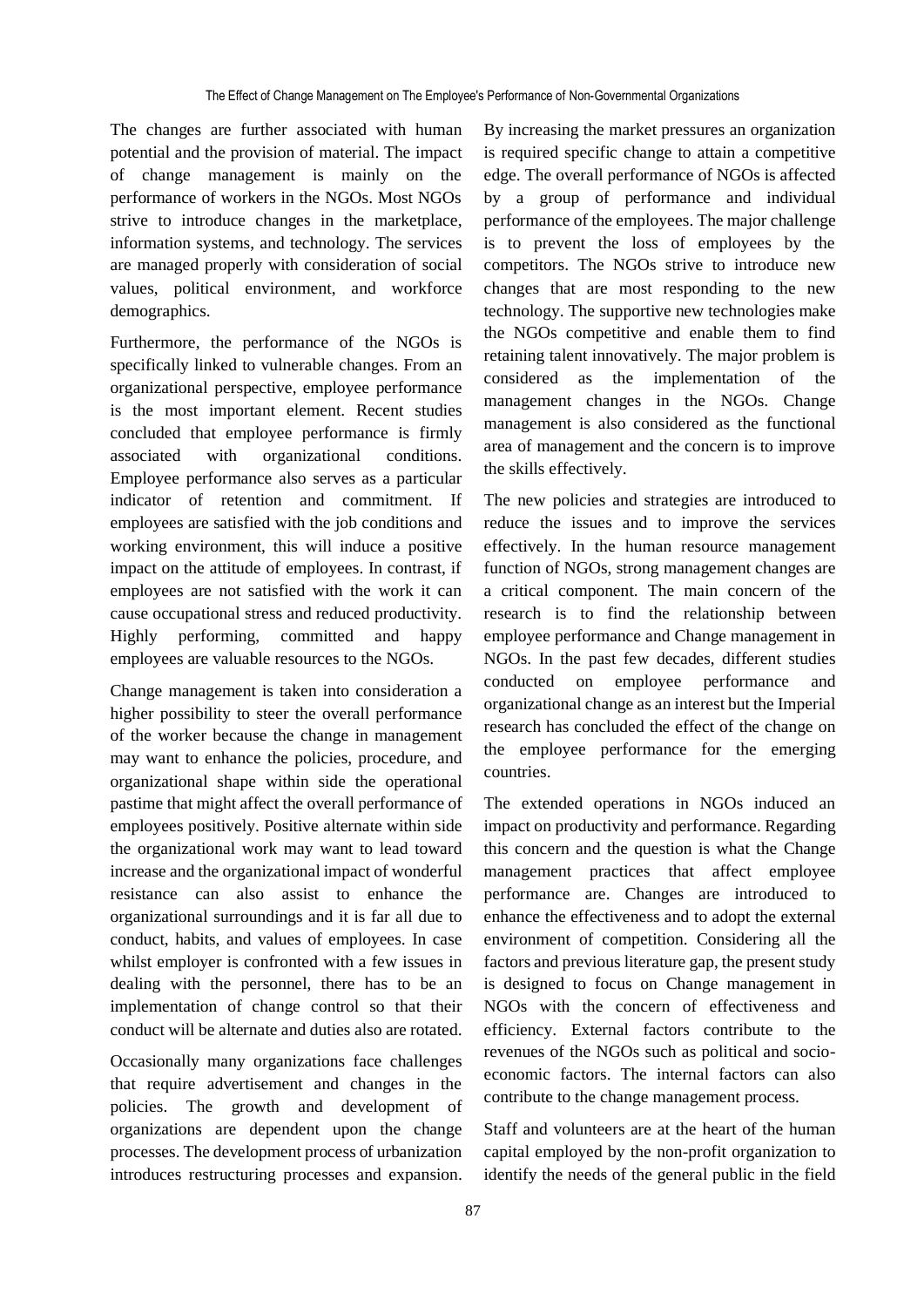of services, to pursue funding relationships, to engage the actors, and to lead the strategy to promote the mission. Volunteers take the lead for effective monitoring of the management of nonprofit organizations. Employees and volunteers are undoubtedly the most important actors in understanding and dealing with changes in nonprofits.

Managing change in nonprofits is virtually impossible without knowledge, ability, skills, and commitment from employees and volunteers. The skills of employees and volunteers will shape a nonprofit's ability to adapt to change. The importance of employees and volunteers of nonprofits suggests that a different kind of relationship and interaction is involved in the change. From analyzing the drivers of change to developing and implementing strategies for change, the role and importance of staff and volunteers are diverse and essential not only for driving change but also for improving the efficiency of change by involving the right actors in the process.

Change management influences personnel's overall performance in diverse dimensions. This has a look sought to analyse that have an effect of change control on worker overall performance in nongovernmental organizations. Change control becomes measured in phrases management, technology, organizational structure, lifestyle, and so on. Change control achievement relies upon nonincome experts who can enact powerful management skills, form advantageous organizational lifestyles, and meaningfully and undoubtedly have an effect on personnel in overall performance-improving ways. Chief impacts are different to follow. The mind set and behaviours of the leaders substantially affect the overall performance of their subordinates. The best management ability evaluates the connection between management style and employee tiers of organizational commitment, activity satisfaction, and activity involvement. An advantageous mind set and suitable behaviours from managers will severely assist in converting the behaviours and overall performance of the employees at work.

### **REFERENCES**

1. ABBAS, J., MUZAFFAR, A., MAHMOOD, H. K., RAMZAN, M. A., & RIZVI, S. S. U. H. (2014), "Impact of Technology on Performance of Employees: A Case Study on Allied Bank Ltd, Pakistan", World Applied Sciences Journal, 29(2), 271-276.

2. ABBAS, Q., & YAQOOB, S. (2009), "Effect of Leadership Development on Employee Performance in Pakistan", Pakistan Economic and Social Review, 269-292.

3. ABDULLA, S. A. A. (2009), "Strategies for Competitive Advantage and Supply Chain Management: Synergy Opportunities", Texas A&M University.

4. AGGARWAL–GUPTA, M., KUMAR, R., & UPADHYAYULA, R. S. (2012), "Success of A Merger or Acquisition-a Consideration of Influencing Factors", International Journal of Management Practice, 5(3), 270-286.

5. ALHOGAIL, A., (2015), "Design and Validation of Information Security Culture Framework", Computers in Human Behavior, 1(49), pp. 567-575.

6. ALI, M. A. (2004), Management of Organizations and Organizational Behavior, Sanaa, Yemen: Ministry of Culture and Tourism.

7. ALLAWAZI, M. (2009), Organizational Development, Fundamentals and Modern Concepts, (10, Ed.) Amman: Wael House for Publishing and Distribution.

8. ALTIEAT, M. Y. (2006), Change Managment and Modern Challenges for Manager, (1st, Ed.) Amman: Al-Hamid for Publishing and Disrtibution.

9. AMIR, A. H. & MUATHE, S., (2018), "Strategic Change Management and Performance of Non-Governmental Organizations in Mandera County, Kenya", International Journal for Innovation Education and Research, Volume 6, pp. 87-96.

10. ANON, (2009), The Reality of Change Management and its Impact on the Performance of Workers in the Palestinian Ministry of Health / Case Study of Al-Shifa Medical Complex.

11. ARMSTRONG, M., & BARON, A. (1998), "Performance Management: The New Realities", London: Institute of Personnel and Development.

12. ARNETT, J. J. (2002), "The Psychology of Globalization", American Psychologist, 57(10), 774.

13. ASGHAR, A., (2010), "Reciprocal Peer Coaching and its Use as A Formative Assessment Strategy for First‐year Students", Assessment & Evaluation in Higher Education, 35(4), pp. 403-417.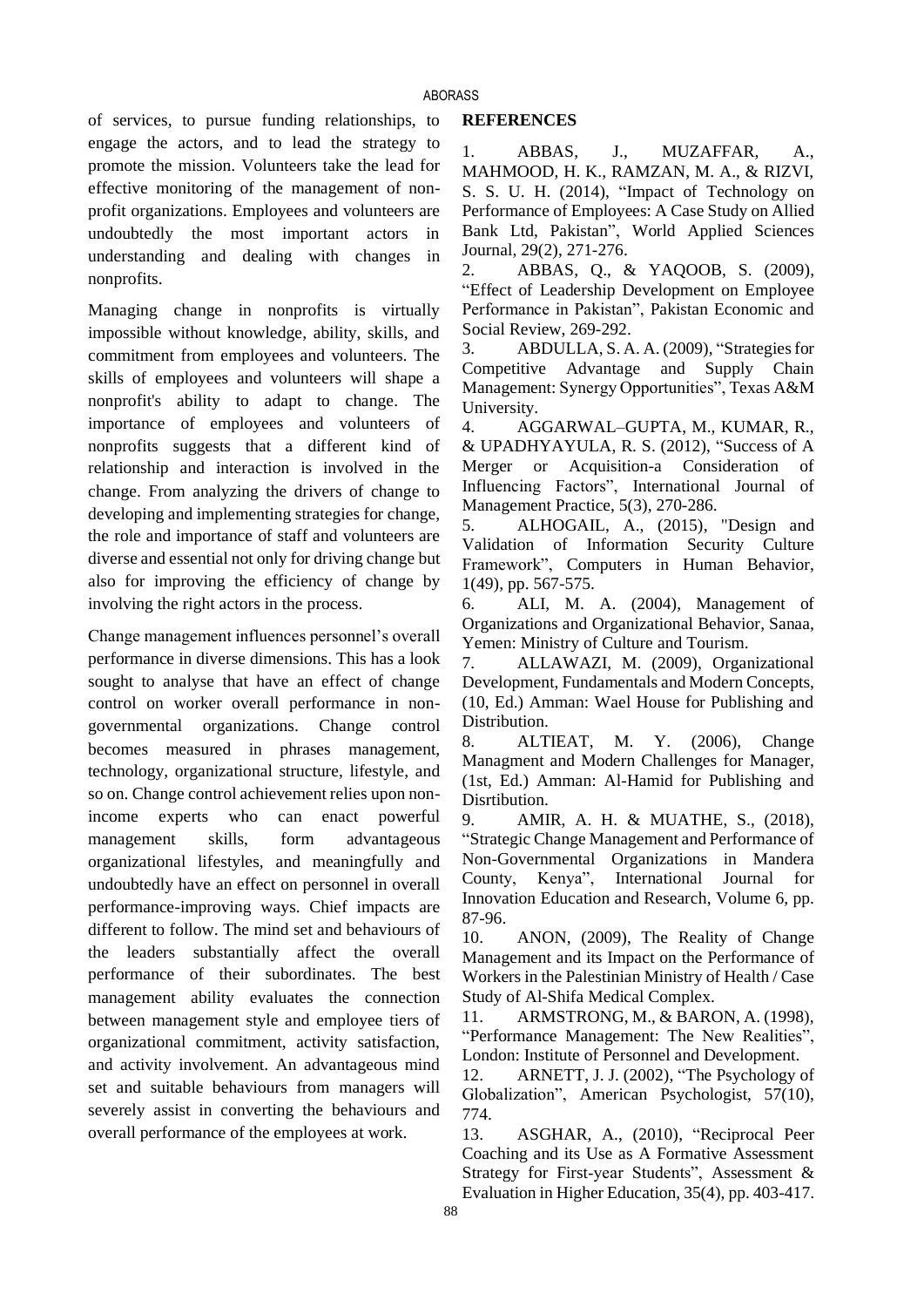14. BARBAROUX, P. (2011), "A Design-Oriented Approach to Organizational Change: Insights from A Military Case Study", Journal of Organizational Change Management.

15. BARTLETT, C. A., & GHOSHAL, S. (2002), "Building Competitive Advantage through People", MIT Sloan Management Review, 43(2), 34.

16. BAUER, T. K., & BENDER, S. (2004), "Technological Change, Organizational Change, and Job Turnover", Labour Economics, 11(3), 265- 291.

17. BRIODY, E., PESTER, T. M., & TROTTER, R. (2012), "A Story's Impact on Organizational-Culture Change", Journal of Organizational Change Management, 25(1), 67-87. 18. BROCKHAUS, A., LEU, G. F., SELENİN, V., TARNEV, K., & ENGEMANN, J. (2006), "Electron Release in the Afterglow of A Pulsed Inductively-Coupled Radiofrequency Oxygen Plasma", Plasma Sources Science and Technology, 15(2), 171.

19. BRUCE, M., DALY, L., & TOWERS, N. (2004), "Lean or Agile: A Solution for Supply Chain Management in the Textiles and Clothing Industry?", International Journal of Operations & Production Management.

20. BURNES, B. (2004), "Kurt Lewin and the Planned Approach to Change: A Re‐appraisal", Journal of Management Studies, 41(6), 977-1002.

21. CALIGIURI, P., MENCIN, A. & JIANG., K., (2013), "Win–Win–Win: The Influence of Company‐Sponsored Volunteerism Programs on Employees, NGOs, and Business Units", Personnel Psychology, 66(4), pp. 825-860.

22. CASCIO, W. F., & MONTEALEGRE, R. (2016), "How Technology is Changing Work and Organizations", Annual Review of Organizational Psychology and Organizational Behavior, 3, 349- 375.

23. COOPER, D.R, & SCHINDLER, P.S. (2011), Business Research Methods, NewYork: McGraw Hill.

24. COUSINS, R., MACKAY, C. J., CLARKE, S. D., KELLY, C., KELLY, P. J., & MCCAIG, R. H. (2004), "'Management Standards' Work-related Stress in the UK: Practical Development", Work & Stress, 18(2), 113-136.

25. CSASZAR, F. A. (2013), "An Efficient Frontier in Organization Design: Organizational Structure as a Determinant of Exploration and Exploitation", Organization Science, 24(4), 1083- 1101.

26. ÇALIŞKAN, H.K., (2015), "Technological Change and Economic Growth", Procedia-Social and Behavioral Sciences, 195, pp. 649-654.

27. DAUDA, Y. A., & AKINGBADE, W. A. (2011), "Technological Change and Employee Performance in Selected Manufacturing Industry in Lagos State of Nigeria", Australian Journal of Business and Management Research, 1(5), 32-43.

28. DIZAJI, M., MAZDEH, M., & MAKUI, A. (2018), "Performance Evaluation and Ranking of Direct Sales Stores Using BSC Approach and Fuzzy Multiple Attribute Decision-making Methods", Decision Science Letters, 7(2), 197-210.

29. EDWARDS, C. and WALTON, G. (2000), "Change and Conflict in the Academic Library", Library Management, Vol. 21 No. 1, pp. 35-41.

30. EKECHI, F. O., UMAR, A. I. (2020), "Effect of Change Management on Employee's Performance in Nigeria Universities", European Journal of Business and Management, Vol.12, No.20.

31. ELLINGER, A. D., ELLINGER, A. E., & KELLER, S. B. (2003), "Supervisory Coaching Behavior, Employee Satisfaction, and Warehouse Employee Performance: A Dyadic Perspective in the Distribution Industry", Human Resource Development Quarterly, 14(4), 435-458.

32. FEY, C. F. & BJÖRKMAN, I., (2001), "The Effect of Human Resource Management Practices on MNC Subsidiary Performance in Russia", Journal of International Business Studies, 32(1), pp. 59-75.

33. GITONGU, M. K., KINGI, W., & UZEL, J. M. M. (2016), Determinants of Employees' Performance of State Parastatals in Kenya: A Case of Kenya Ports Authority.

34. GLAXER, S., STETA, T. A., & IZSO, L. (2004), "Effects of Personality on Subjective Job Stress: A Cultural Analysis", Personality and Individual Differences, 37, 645-658.

35. GUPTA, S., MELEWAR, T. C., & BOURLAKIS, M. (2010), "Transfer of Brand Knowledge in Business‐to‐Business Markets: A Qualitative Study",Journal of Business & Industrial Marketing, Vol. 25, No. 5, pp. 395-403.

36. GÜNGÖR, P. (2011), "The Relationship between Reward Management System and Employee Performance with the Mediating Role of Motivation: A Quantitative Study on Global Banks", Procedia-Social and Behavioral Sciences, 24, 1510-1520.

37. HAMADAT, M. (2007), Contemporary Jobs and Issues in Educational Administration, Amman: Al-Hamid House.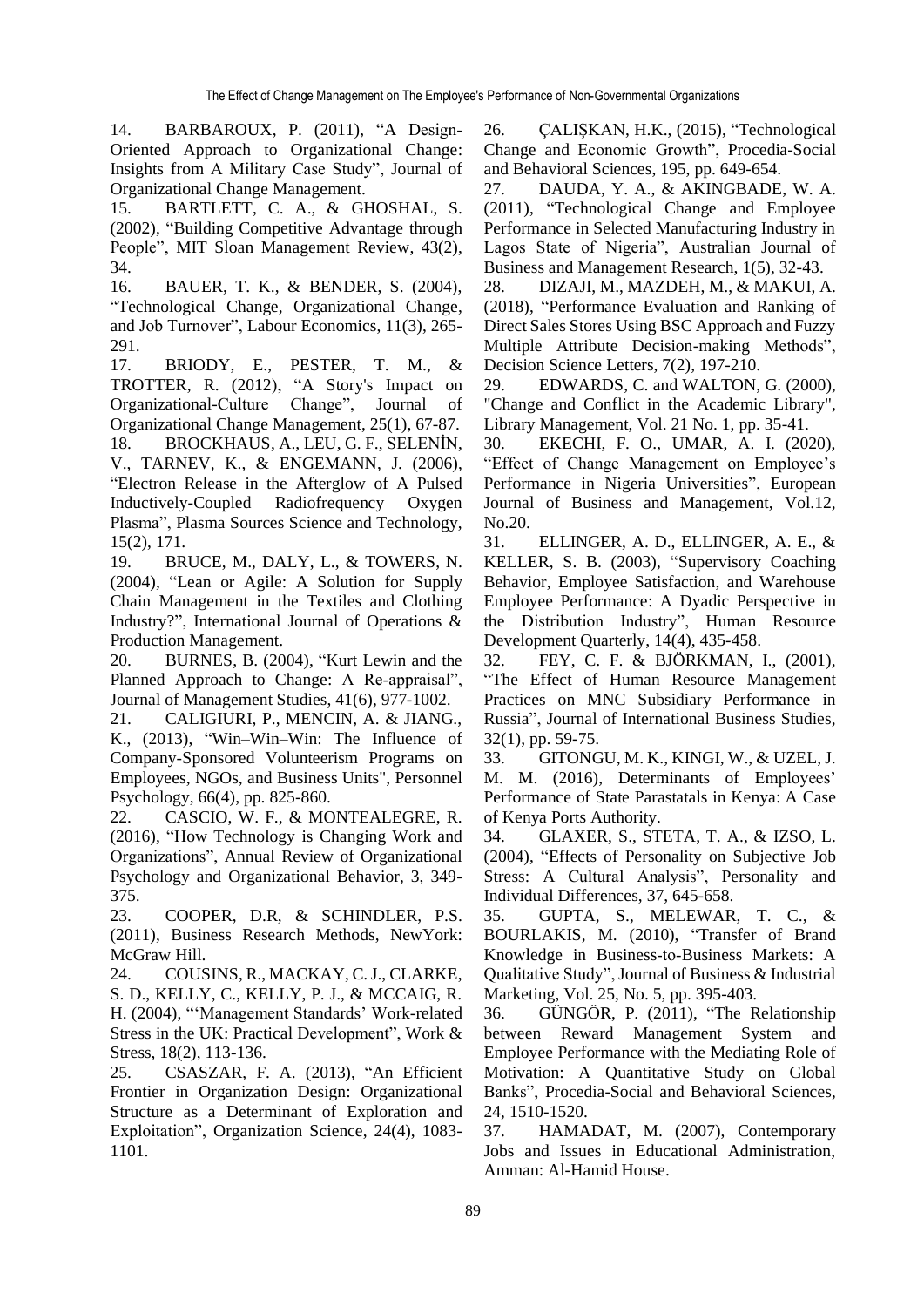38. HAO, Q., KASPER, H., & MUEHLBACHER, J. (2012), "How does Organizational Structure Influence Performance through Learning and Innovation in Austria and China", Chinese Management Studies.

39. HAREEM, H. (2004), Organizational Behavior; The Behavior of Individuals and Groups in Business Organizations, Jordan, Amman: Al-Hamed House for Publishing and Distribution.

40. HEEKS, R. (2014), "Future Priorities for Development Informatics Research from the post-2015 Development Agenda", Development Informatics Working Paper, (57).

41. HURDUZEU, R. E. (2015), "The Impact of Leadership on Organizational Performance", SEA– Practical Application of Science, 3(07), 289-293.

42. IBRAHİM, A. U., & DANIEL, C. O. (2019), "Impact of Leadership on Organisational Performance", International Journal of Business Management and Social Research, 6(2), 367-374.

43. IRELAND, R. D., & HITT, M. A. (1999), "Achieving and Maintaining Strategic Competitiveness in the 21st Century: The Role of Strategic Leadership", Academy of Management Perspectives, 13(1), 43-57.

44. IYAYI, F. (2011), "Enforcement of A Foreign Award Under Ghana's New Alternative Dispute Resolution Act 2010", Arbitration: The International Journal of Arbitration, Mediation and Dispute Management, 77(4).

45. JALAGAT, R., (2016), "The Impact of Change and Change Management in Achieving Corporate Goals and Objectives: Organizational Perspective", International Journal of Science and Research (IJSR), Volume 5, pp. 1233-1239.

46. KAMERY, R. H. (2004), "Employee Motivation as it Relates to Effectiveness, Efficiency, Productivity, and Performance", In Proceedings of the Academy of Legal, Ethical and Regulatory Issues, Vol. 8, No. 2, pp. 139-144.

47. KANDULA, S. R. (2006), "Performance Management: Strategies, Interventions, Drivers", PHI Learning Pvt. Ltd.

48. KHAN, U., & DHAR, R. (2006), "Licensing Effect in Consumer Choice", Journal of Marketing Research, 43(2), 259-266.

49. KOIGI, N. A. (2002), "Implementation of A Strategic Alliance: Experience of Kenya Post Office Savings Bank and Citibank", Doctoral Dissertation, University of Nairobi.

50. KORBI, K. (2015), "Leadership and Strategic Change", The Journal of Organizational Management Studies, 2015, 1-32.

51. LINZ, S.J., GOOD, L.K. and HUDDLESTON, P. (2006), "Worker Morale in Russia: An Exploratory Study", Journal of Managerial Psychology, Vol. 21 No. 5, pp. 415-437. 52. LOI, R., NGO, H., ZHANG, L. & LAU., V. P., (2011), "The Interaction between Leader– Member Exchange and Perceived Job Security in Predicting Employee Altruism and Work Performance", Journal of Occupational and Organizational Psychology, 84(4), pp. 669-685.

53. LOZANO, R., NUMMERT, B. & CEULEMANS, K., (2016), "Elucidating the Relationship between Sustainability Reporting and Organisational Change Management for Sustainability", Journal of Cleaner Production, Volume 125, pp. 168-188.

54. MCADAMS, D. & SCOTT, W.R. (2005), Organizations and Movement, DAVIS, G. F., MCADAM, D., SCOTT, W. R., & ZALD, M. N. (Eds.), (2005), Social Movements and Organization Theory, Cambridge University Press.

55. MCLAGAN, M. (2003), "Principles, Publicity, and Politics: Notes on Human Rights Media", American Anthropologist, 105(3), 605- 612.

56. MISHRA, P., & CHANDRA, T., (2010), "Mergers, Acquisitions and Firms Performance: Experience of Indian Pharmaceutical Industry", Eurasian Journal of Business and Economics, 3(5), pp.111-126.

57. MOORE, M. H. (2000), "Managing for Value: Organizational Strategy in For-profit, Nonprofit, and Governmental Organizations", Nonprofit and Voluntary Sector Quarterly, 29, 183-204. 58. MURPHY, K. R. & CLEVELAND, J. N. (1995), Understanding Performance Appraisal: Social, Organizational, and Goal-based Perspectives, SAGE, International Education and Professional Publisher Thousands Oaks London New Delhi.

59. NGOTO, A. N., & KAGIRI, A. (2016), "Factors Affecting Supply Chain Management Performance in International Non-Governmental Organisations in Kenya", International Academic Journal of Procurement and Supply Chain Management, 2(1), 37-49.

60. OKENDA, J., PEDERSEN, A., TOLEDANO, P. and YOUNG, C., (2017), "Tangible Contract Disclosure Progress in the DRC", Natural Resource Governance Institute Blog, March, 14.

61. O'REILLY, C.A. & TUSHMAN, M.L., (2008), "Ambidexterity as A Dynamic Capability: Resolving the Innovator's Dilemma", Research in Organizational Behavior, 28, pp. 185-206.

62. ORLIKOWSKI, W. J. (2000), "Using Technology and Constituting Structures: A Practice